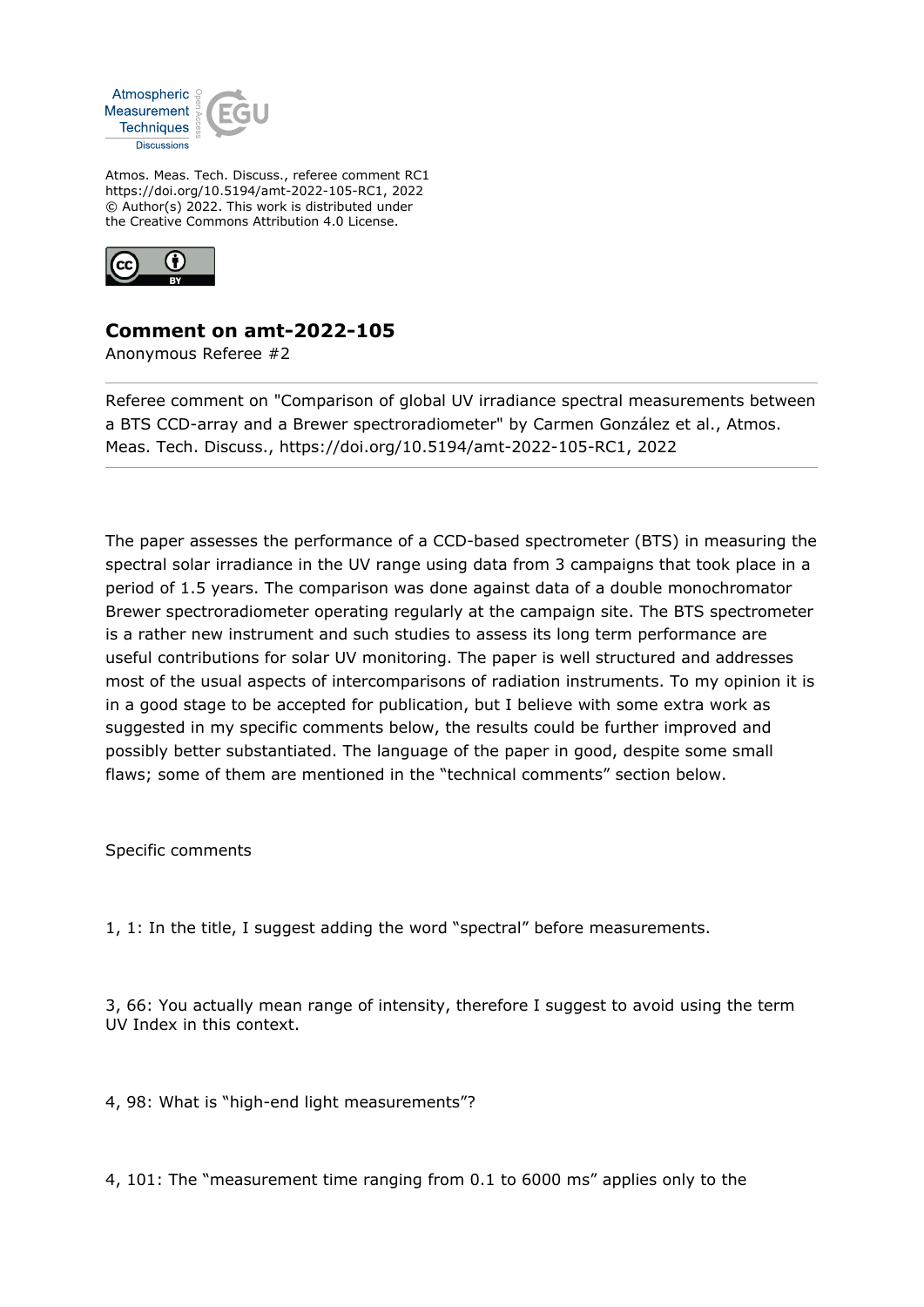photodiode or also to the CCD?

5, 138: I suggest to draw a darker horizontal line at 1.0, to guide the eye of the reader and make the comparison amongst the three panels easier. This applies also to figures 3 and 4.

5, 143: Concerning the increasing ratio towards shorter wavelengths below 300 nm, this could be partly produced by the cosine response of the BTS diffuser, if the cosine error is larger than the Brewer's. Please include this information in section 2.2, and if the error is larger than the Brewer's I suggest including a brief discussion. Moreover, from figure 1, I don't think that the 5% agreement is valid down to 300 nm. I would be more conservative to the lower limit (e.g. closer to 305 nm). This is also evident from table 1, where only the last column shows variabilities below 5%, contradicting the statement of line 148.

6, 157-159: The discussion around the noise level and its reset to 0 is not clear for inexperienced readers.

7, 173: For the plots of Figure 3, a more stringent time synchronization could be achieved for each wavelength band (of  $\pm 2.5$  nm) as opposed to the general synchronization based on the time at 326.5 nm. To be clearer, I mean to compare the data based on the difference between the time the central wavelength of each band is measured and the time of the BTS spectrum. This might further improve the results, especially at larger SZAs when small time differences increase notably the irradiance level. Actually, this might explain a small part the deviations at the shorter wavelengths, in addition to straylight and (possibly) to cosine response.

8, 183: At the caption of Figure 3 please add a note to alert the reader for the x-axis scale change in the bottom panel. The same holds for Figure 4.

8, 185: A different time synchronization could also be applied for the UV Index comparisons, instead of the time at 326.5 nm. As the erythemally weighted irradiance peaks at between 306-308 nm (depending on SZA and total ozone) the time in this wavelength range would be more appropriate for the comparison and I believe would also improve the results.

Technical Comments

2, 45: "on arrays of CCD sensors". Do you mean "on arrays or CCD sensors"? Otherwise, just say "on CCD sensors".